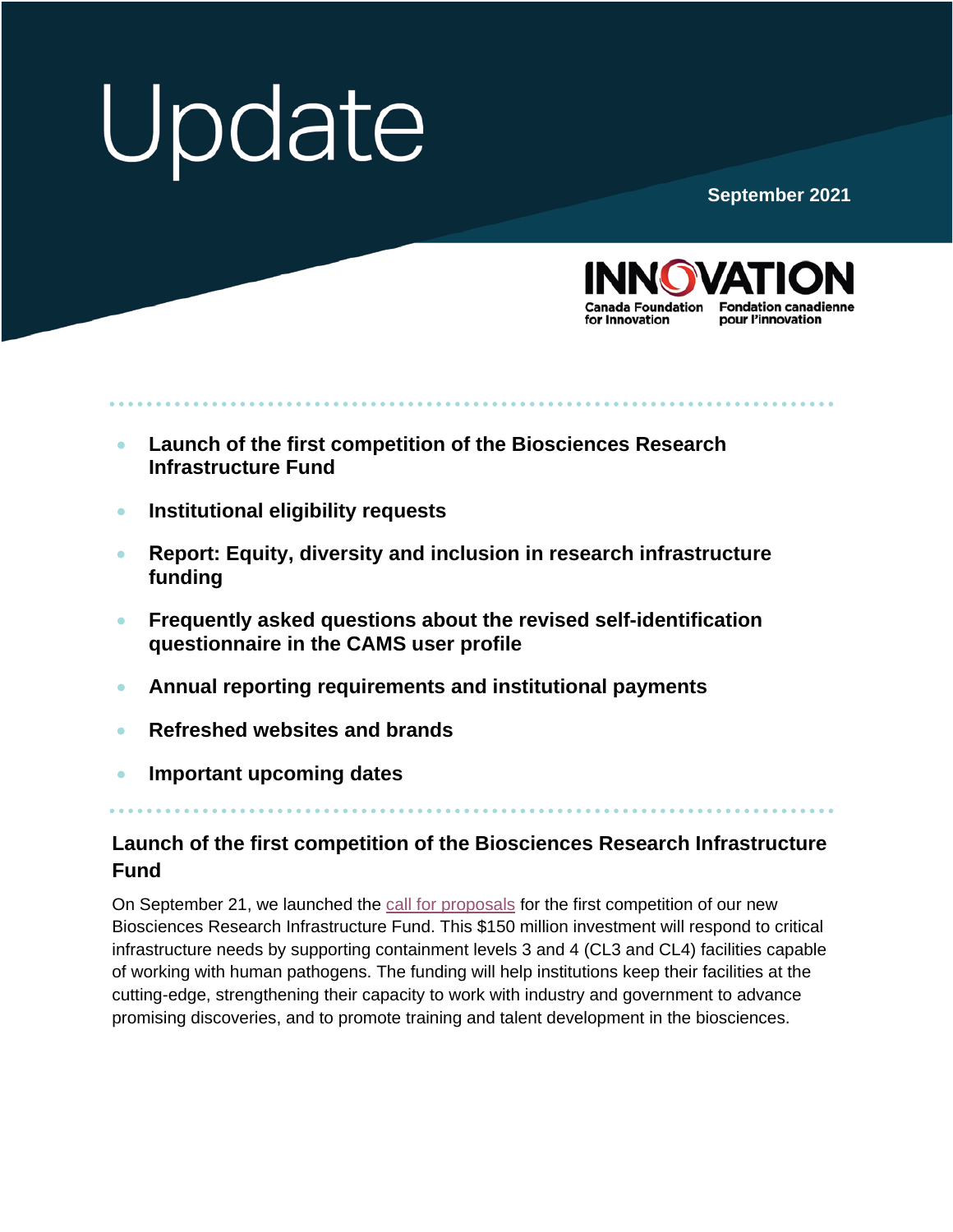# <span id="page-1-0"></span>Jpdate

We launched this fund in response to Canada's *[Biomanufacturing and Life Sciences Strategy,](https://www.ic.gc.ca/eic/site/151.nsf/eng/00019.html)*  which will invest more than \$2.2 billion over seven years to continue growing a strong and competitive biomanufacturing and life sciences sector and to ensure our country is prepared for future pandemics.

The strategy includes foundational investments to help build Canada's talent pipeline and research systems, as well as to foster the growth of Canadian life sciences firms. These investments include:

- \$250 million for the creation of the Canada Biomedical Research Fund (CBRF). The CBRF is a tri-agency program administered by the Social Sciences and Humanities Research Council (SSHRC) on behalf of the three federal research funding agencies;
- \$500 million for the CFI to support the bioscience capital and infrastructure needs of postsecondary institutions and research hospitals. We will achieve this through the Biosciences Research Infrastructure Fund (BRIF).

SSHRC is releasing more details about the CBRF shortly.

Following the first BRIF competition, we will launch a second one that is integrated with the CBRF. This collaboration will allow us to maximize the impact of the funding and ensure that investments under the two programs complement and reinforce each other. This holistic approach is consistent with that taken to investments under the *Biomanufacturing and Life Sciences Strategy.* 

The integrated competition will focus on bio-innovation ecosystem priorities and themes, and will invite proposals for research, training and infrastructure. The call for proposals for this second competition of the BRIF is expected to be released later this fall.

Send us your questions and comments about this new fund at [BRIF-FIRSB@innovation.ca.](mailto:BRIF-FIRSB@innovation.ca)

### **Institutional eligibility requests**

In February 2021, we placed a moratorium on institutional eligibility requests from non-profit organizations to review the eligibility criteria to ensure that they continue to reflect the scope and nature of Canada's institutional research landscape. The review is now complete and the moratorium is lifted. To find out more about our institutional eligibility requirements and processes while we update our Policy and programs guide, please email us at [eligibility@innovation.ca.](mailto:eligibility@innovation.ca)

Note: To participate in our funding programs, your institution must first be eligible to apply for, receive and administer CFI funding. Be sure to submit an eligibility application a minimum of ten weeks before the program's deadline to submit letters or notices of intent or proposals. Consult the information for each fund on [Innovation.ca](https://www.innovation.ca/apply-manage-awards) for those deadlines.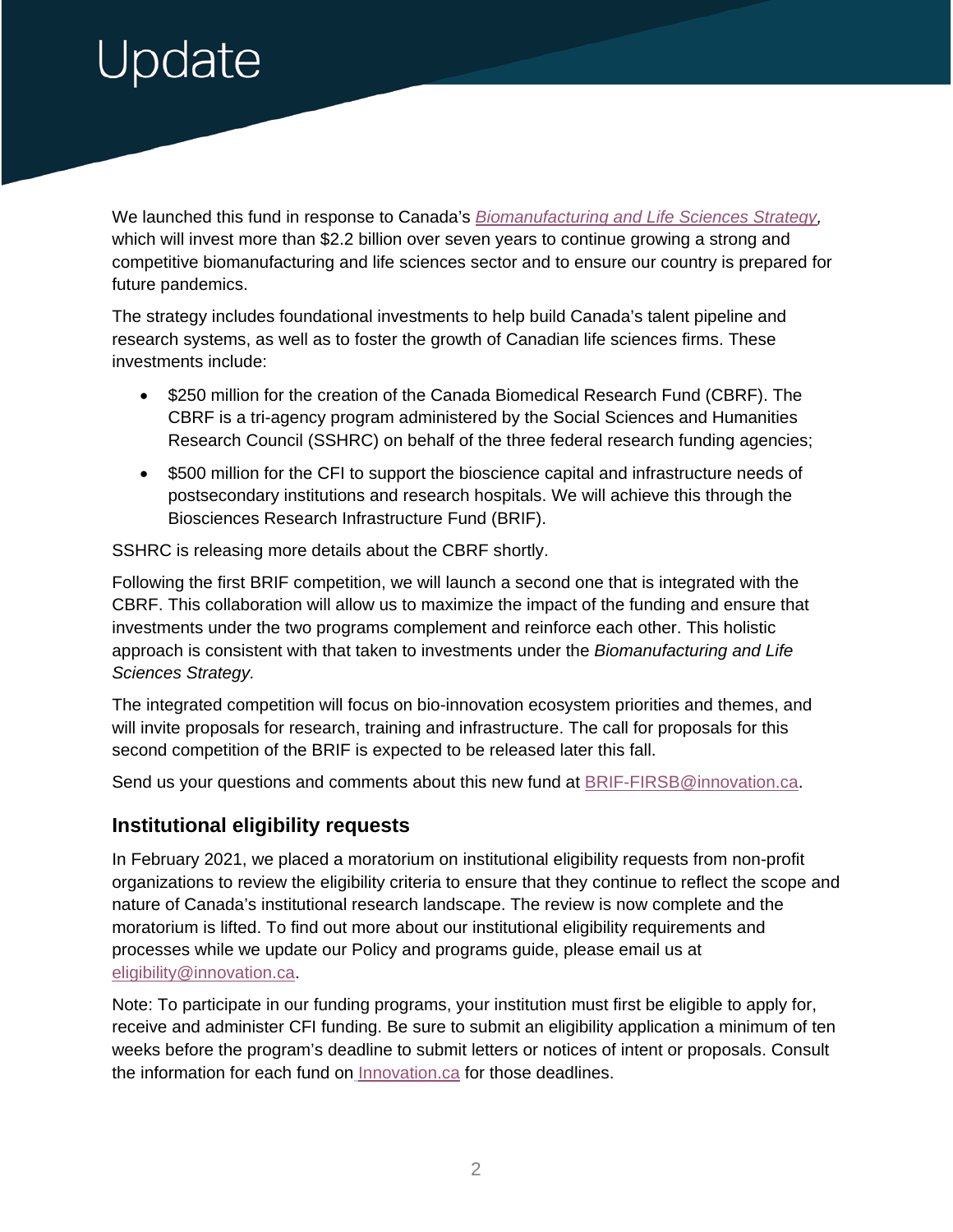# <span id="page-2-0"></span>Update

### **Report: Equity, diversity and inclusion in research infrastructure funding**

We would like to share with you Equity, diversity and inclusion in research infrastructure [funding.](https://www.innovation.ca/assessing-performance/reporting-results) This document highlights how we have prioritized equity, diversity and inclusion and the steps taken to adopt those principles in all our activities. The report summarizes the impact of some of those actions on the recent funding results of the Innovation Fund and John R. Evans Leaders Fund.

For specific inquiries about equity, diversity and inclusion, contact [edi@innovation.ca.](mailto:edi@innovation.ca)

### **Frequently asked questions about the revised self-identification questionnaire in the CAMS user profile**

Since March 30, 2021, all CAMS users are prompted to update their user profile by answering revised self-identification questions. New details about the revised set of self-identification questions have been added to the [CAMS page](https://www.innovation.ca/apply-manage-awards/using-our-awards-management-system-cams/self-identification-questions) on Innovation.ca, including a link to [Frequently](https://science.gc.ca/eic/site/063.nsf/eng/h_97737.html)  [Asked Questions about the Self-identification Questionnaire](https://science.gc.ca/eic/site/063.nsf/eng/h_97737.html) which was developed together with CIHR, NSERC and SSHRC. The FAQ includes more details about the development, use and content of the revised self-identification questionnaire as well as definitions for the terms used in the questions and answer options. For questions about equity, diversity and inclusion, including the self-identification questionnaire, contact us at [EDI@innovation.ca.](mailto:EDI@innovation.ca)

#### **Annual reporting requirements and institutional payments**

We would like to thank institutions for submitting their financial and project progress reports (PPRs). Once again this year, we have benefited from outstanding support from institutions, with submission rates of 75 percent for financial reports and 98 percent for PPRs. We rely on the data collected through the PPRs to develop our annual report on results, one of the key accountability tools we use to demonstrate the outcomes of CFI-funded research infrastructure.

We also use the financial reports to assist in the management of projects. We perform follow-up procedures on issues we identify from the reports. Your response to these issues is important and we encourage you to address them as soon as possible. The submission deadline for final financial reports is September 30, 2021 if you did not submit an interim financial report this year.

For the few institutions with financial or project progress reports still outstanding, please be advised that future instalments for all CFI-funded projects (including new awards to be finalized, if any) will be held back if these reports are not received by November 15, 2021. Instalments will resume once all reports have been submitted. Reminders will be sent to the CFI account administrator and the CFI liaison during the first two weeks of October advising them of any outstanding reports.